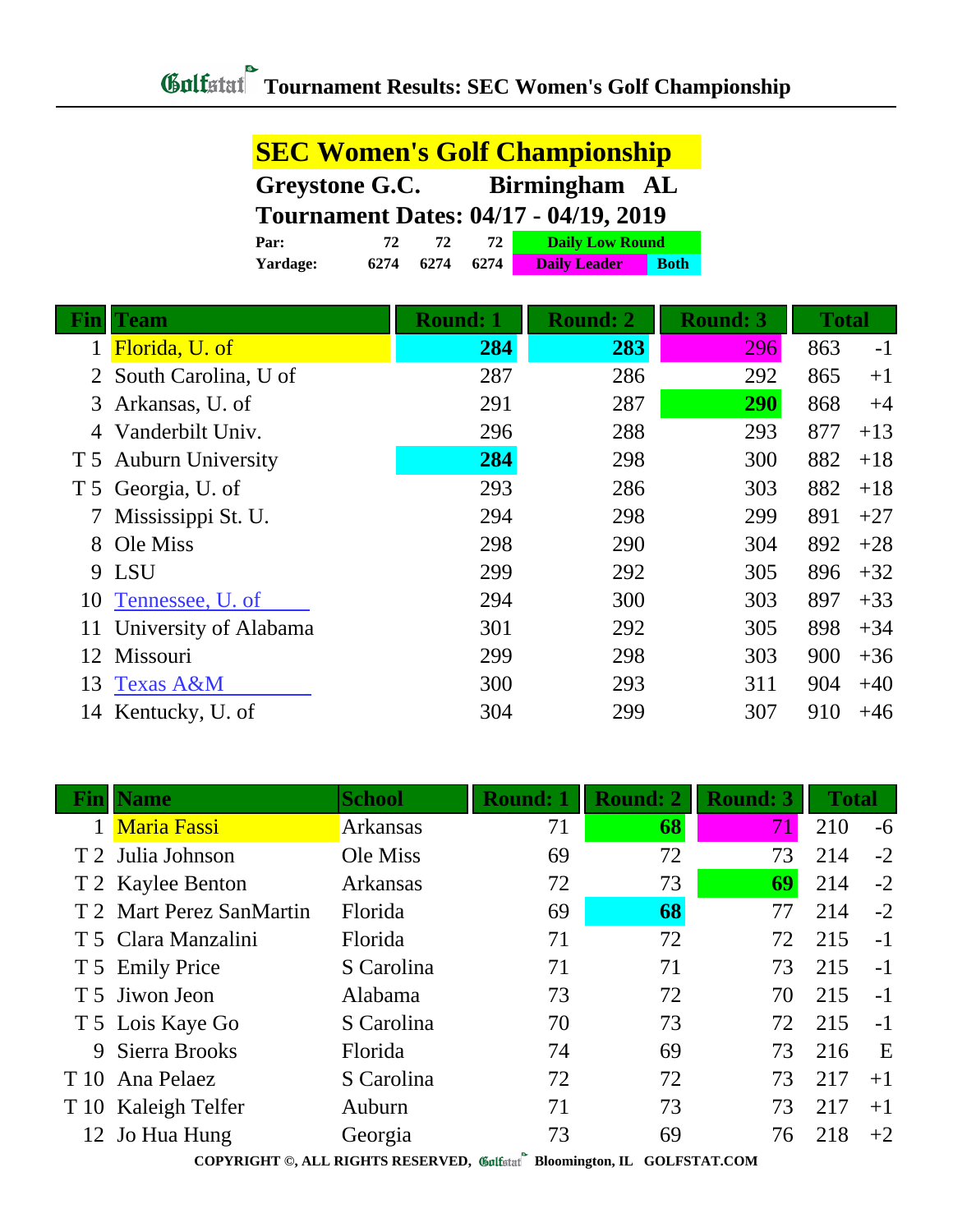| Fin  | <b>Name</b>             | <b>School</b> | <b>Round: 1</b> | <b>Round: 2</b> | <b>Round: 3</b> | <b>Total</b> |            |
|------|-------------------------|---------------|-----------------|-----------------|-----------------|--------------|------------|
| T 13 | <b>Abbey Carlson</b>    | Vanderbilt    | 74              | 72              | 73              | 219          | $+3$       |
| T 13 | <b>Amber Park</b>       | Texas A&M     | 71              | 72              | 76              | 219          | $+3$       |
| T 13 | <b>Aubree Jones</b>     | Miss. St.     | 74              | 75              | 70              | 219          | $+3$       |
|      | T 16 Auston Kim         | Vanderbilt    | 75              | 72              | 73              | 220          | $+4$       |
|      | T 16 Courtney Zeng      | Vanderbilt    | 75              | 73              | 72              | 220          | $+4$       |
|      | T 16 Dylan Kim          | Arkansas      | 73              | 72              | 75              | 220          | $+4$       |
|      | T 16 Kenzie Wright      | Alabama       | 76              | 69              | 75              | 220          | $+4$       |
|      | T 16 Mychael O'Berry    | Auburn        | 75              | 71              | 74              | 220          | $+4$       |
| T 21 | Elin Esborn             | Florida       | 71              | 75              | 75              | 221          | $+5$       |
| T 21 | Ellen Hutchinson-Kay    | Ole Miss      | 73              | 71              | 77              | 221          | $+5$       |
| T 21 | Micheala Williams       | Tennessee     | 74              | 73              | 74              | 221          | $+5$       |
| T 21 | Sarah Shipley           | Kentucky      | 73              | 75              | 73              | 221          | $+5$       |
| T 25 | <b>Blair Stockett</b>   | Miss. St.     | 71              | 75              | 76              | 222          | $+6$       |
| T 25 | <b>Gaby Coello</b>      | Georgia       | 71              | 75              | 76              | 222          | $+6$       |
|      | T 25 Louise Yu          | Vanderbilt    | 76              | 71              | 75              | 222          | $+6$       |
|      | T 25 Presley Baggett    | <b>LSU</b>    | 74              | 70              | 78              | 222          | $+6$       |
| T 29 | <b>Addison Baggarly</b> | Florida       | 73              | 74              | 76              | 223          | $+7$       |
| T 29 | Jenny Bae               | Georgia       | 76              | 73              | 74              | 223          | $+7$       |
| T 29 | Julie McCarthy          | Auburn        | 68              | 77              | 78              | 223          | $+7$       |
| T 29 | Kathleen Gallagher      | <b>LSU</b>    | 76              | 73              | 74              | 223          | $+7$       |
| T 29 | <b>Marion Veysseyre</b> | S Carolina    | 74              | 70              | 79              | 223          | $+7$       |
|      | T 34 Anita Uwadia       | S Carolina    | 75              | 75              | 74              | 224          | $+8$       |
|      | T 34 Harmie Constantino | Georgia       | 74              | 73              | 77              | 224          | $+8$       |
|      | T 36 Angelica Moresco   | Alabama       | 77              | 70              | 78              | 225          | $+9$       |
|      | T 36 Ariana Macioce     | Tennessee     | 73              | 76              | 76              | 225          | $+9$       |
|      | T 36 Elena Hualde       | Auburn        | 70              | 77              | 78              | 225          | $+9$       |
|      | T 36 Hannah Levi        | Miss. St.     | 75              | 74              | 76              | 225          | $+9$       |
| T 40 | <b>Brooke Tyree</b>     | Texas A&M     | 75              | 73              | 78              | $226 + 10$   |            |
|      | T 40 Conner Beth Ball   | Ole Miss      | 76              | 74              | 76              |              | $226 + 10$ |
|      | T 40 Emma Allen         | Missouri      | 73              | 72              | 81              |              | $226 + 10$ |
| T 40 | <b>Jess Yuen</b>        | Missouri      | 73              | 76              | 77              |              | $226 + 10$ |
| T 40 | <b>Mariah Smith</b>     | Tennessee     | 72              | 77              | 77              | $226 + 10$   |            |
| T 40 | Monica Dibildox         | <b>LSU</b>    | 77              | 73              | 76              |              | $226 + 10$ |
| T 40 | Ximena Gonzalez         | Arkansas      | 75              | 76              | 75              |              | $226 + 10$ |
|      | T 47 Amanda Kim         | Missouri      | 76              | 73              | 78              | $227 + 11$   |            |

## **Gulfatat** Tournament Results: SEC Women's Golf Championship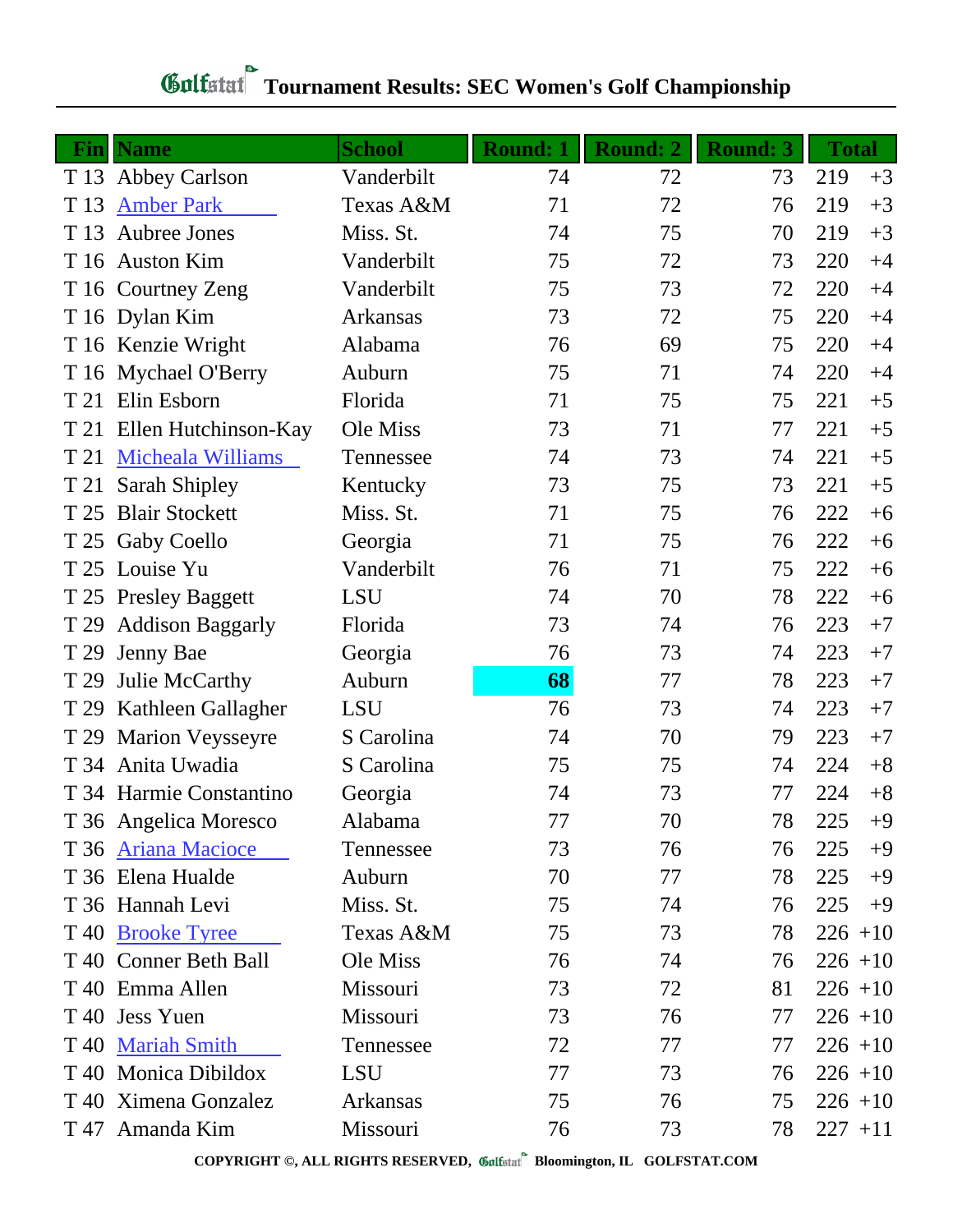| Fin             | <b>Name</b>                    | <b>School</b>         | <b>Round: 1</b> | <b>Round: 2</b> | <b>Round: 3</b> | <b>Total</b> |
|-----------------|--------------------------------|-----------------------|-----------------|-----------------|-----------------|--------------|
|                 | T 47 Cayce Hendrickson         | Missouri              | 78              | 77              | 72              | $227 + 11$   |
| T 47            | Kendall Griffin                | <b>LSU</b>            | 72              | 78              | 77              | $227 + 11$   |
| T 47            | Rinko Mitsunaga                | Georgia               | 75              | 71              | 81              | $227 + 11$   |
| 51              | Mikayla Bardwell               | Tennessee             | 75              | 77              | 76              | $228 + 12$   |
| T 52            | <b>Brooke Matthews</b>         | Arkansas              | 77              | 74              | 78              | $229 + 13$   |
| T 52            | <b>Courtney Dow</b>            | Texas A&M             | 78              | 73              | 78              | $229 + 13$   |
|                 | T 52 Leonie Bettel             | Kentucky              | 76              | 71              | 82              | $229 + 13$   |
|                 | T 52 Waverly Whiston           | Tennessee             | 77              | 74              | 78              | $229 + 13$   |
| 56              | <b>Ava Schwienteck</b>         | Texas A&M             | 76              | 75              | 79              | $230 + 14$   |
|                 |                                |                       | 77              | 79              | 75              | $231 + 15$   |
| T 57            | T 57 Casey Ott<br>Ela Grimwood | Kentucky<br>Miss. St. | 74              | 80              | 77              |              |
|                 |                                |                       |                 |                 |                 | $231 + 15$   |
|                 | T 57 Macy Somoskey             | Ole Miss              | 80              | 73              | 78              | $231 + 15$   |
| 60              | <b>Brooke Sansom</b>           | Auburn                | 79              | 78              | 75              | $232 + 16$   |
| T 61            | Keagan Dunn                    | Missouri              | 77              | 80              | 76              | $233 + 17$   |
| T 61            | Rikke Svejgaard                | Kentucky              | 78              | 78              | 77              | $233 + 17$   |
| T <sub>63</sub> | <b>Kennedy Swann</b>           | Ole Miss              | 81              | 74              | 79              | $234 + 18$   |
| T <sub>63</sub> | Lauren Miller                  | Miss. St.             | 83              | 74              | 77              | $234 + 18$   |
| T 65            | Alden Wallace                  | <b>LSU</b>            | 83              | 76              | 78              | $237 + 21$   |
| T 65            | Morgan Baxendale               | Vanderbilt            | 72              | 82              | 83              | $237 + 21$   |
| T 67            | <b>Claire Carlin</b>           | Kentucky              | 79              | 75              | 84              | $238 + 22$   |
| T 67            | <b>Katie Finley</b>            | Texas A&M             | 79              | 77              | 82              | $238 + 22$   |
| 69              | Anna Reid                      | Alabama               | 75              | 87              | 82              | $244 + 28$   |
|                 | 70 Mary Mac Trammell           | Alabama               | 87              | 81              | 92              | $260 + 44$   |

| <b>Gulfatat Tournament Results: SEC Women's Golf Championship</b> |
|-------------------------------------------------------------------|

|                           | Round: 1 Round: 2 Round: 3 |        |               | Total |
|---------------------------|----------------------------|--------|---------------|-------|
| <b>TEAM STATISTICS:</b>   |                            |        |               |       |
| <b>Average Score:</b>     | 294.57                     | 292.14 | 300.79 295.83 |       |
| <b>Rounds Below Par:</b>  | 3                          | 4      | $\theta$      |       |
| Rounds Even Par:          | $\theta$                   |        | $\theta$      | 1     |
| Rounds Above Par:         | 11                         | 9      | 14            | 34    |
| <b>PLAYER STATISTICS:</b> |                            |        |               |       |
| <b>Average Score:</b>     | 74.69                      | 74.04  | 76.26         | 75.00 |
| <b>Rounds Below Par:</b>  | 13                         | 14     |               | 31    |